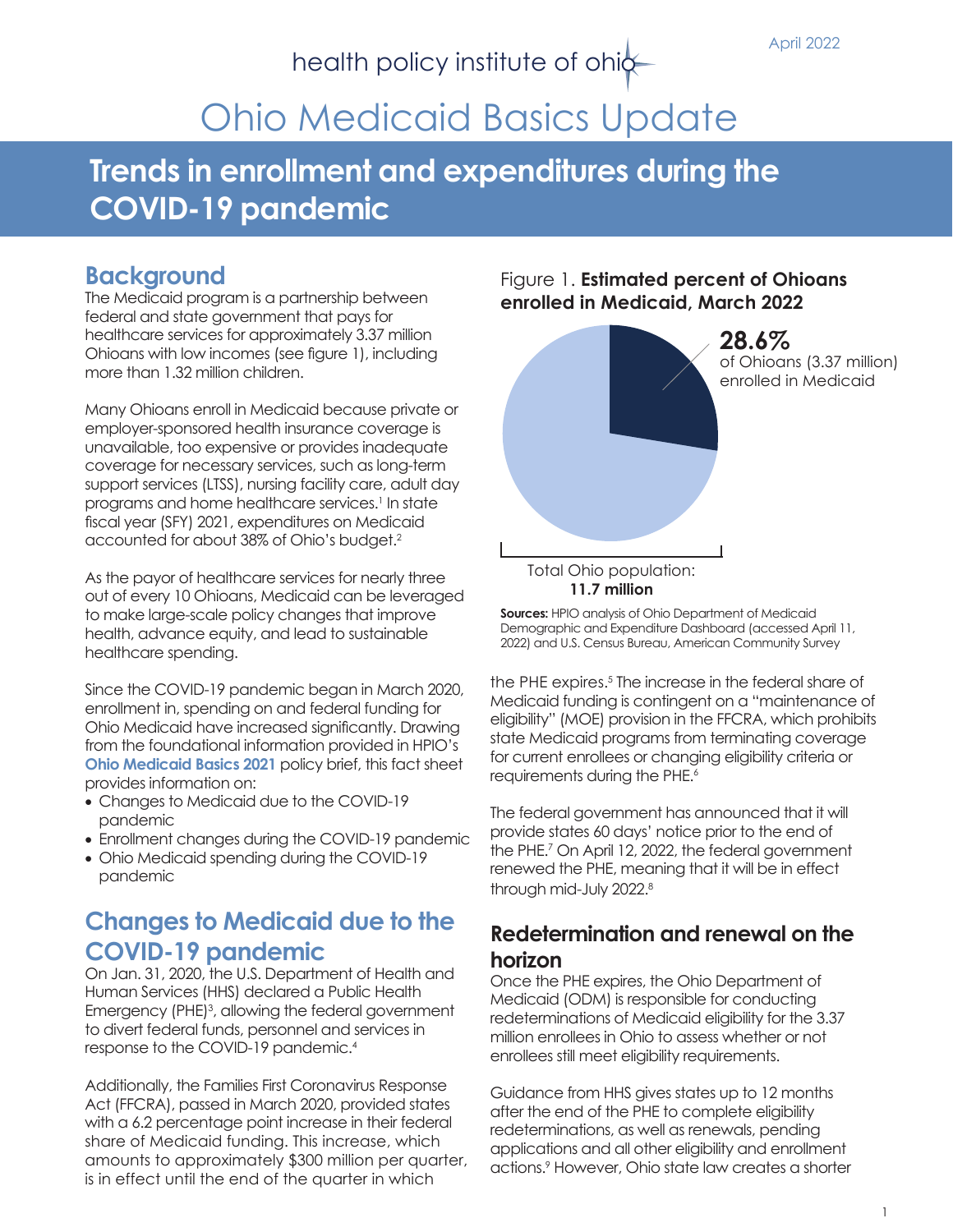timeline. A provision in the most recent biennial state budget (SFY 2022-2023) requires ODM to complete eligibility renewals and redeterminations within 90 days after the end of the PHE, with up to 30 additional days to act on redeterminations.10

To prepare for eligibility and enrollment activities to resume, ODM:

- Initiated system improvements in **[Ohio Benefits](https://benefits.ohio.gov/learn-more.html?lang=)** (Ohio's eligibility system for benefits, such as Medicaid and SNAP)
- **• [Contracted](https://www.publicconsultinggroup.com/health/for-state-health-medicaid-agencies/post-public-health-emergency-eligibility-redetermination-catch-up-services/)** with the Public Consulting Group to assist in identifying enrollees who are "likely ineligible" for Medicaid coverage
- Encourages enrollees to update their contact information
- Plans to leverage the **[passive \(ex parte\) renewal](https://www.kff.org/medicaid/state-indicator/medicaid-renewal-processes/?currentTimeframe=0&sortModel=%7B%22colId%22:%22Location%22,%22sort%22:%22asc%22%7D)  [process](https://www.kff.org/medicaid/state-indicator/medicaid-renewal-processes/?currentTimeframe=0&sortModel=%7B%22colId%22:%22Location%22,%22sort%22:%22asc%22%7D)** prior to the end of the PHE
- Plans to work with managed care plans to coordinate outreach to Medicaid enrollees to increase the response rate for renewal information requests<sup>11</sup>

Ensuring that eligible Ohioans maintain their Medicaid coverage during this redetermination process will be an important task for ODM, requiring public/private partnerships and collaborative efforts across sectors.

# **Enrollment changes during the COVID-19 pandemic**

Economic factors and policy decisions during the COVID-19 pandemic have led to increased Medicaid enrollment. COVID-19 created changes in employment for many Ohioans, including job loss, reduced incomes and reduced working hours. These changes made some Ohioans newly eligible for Medicaid, especially early in the pandemic.12 Additionally, the MOE provision of the federal COVID-19 response requires states to maintain coverage for Medicaid enrollees in order to receive enhanced federal funding of the program.13 This means that since March 2020, no Ohioans have been unenrolled from Medicaid.

In Ohio, total Medicaid enrollment increased by approximately 20.5% from March 2020 to March 2022, growing from 2.79 million to 3.37 million enrollees.<sup>14</sup> This increase of more than 580,000 enrollees represents a stark reversal of the downward trend in Medicaid enrollment from 2017 to early 2020.15 Medicaid enrollment grew most significantly between April 2020 and August 2020.<sup>16</sup> This is likely because unemployment was highest during the early months of the pandemic, when an economic recession occurred.17 Since August 2020, growth in Ohio Medicaid enrollment has stabilized, averaging 0.6% growth per month, as displayed in figure 2.18



Figure 2. **Percent change in Ohio Medicaid enrollment by month, March 2020 to March 2022**

**Sources:** Ohio Department of Medicaid Caseload Reports. Accessed April 11, 2022.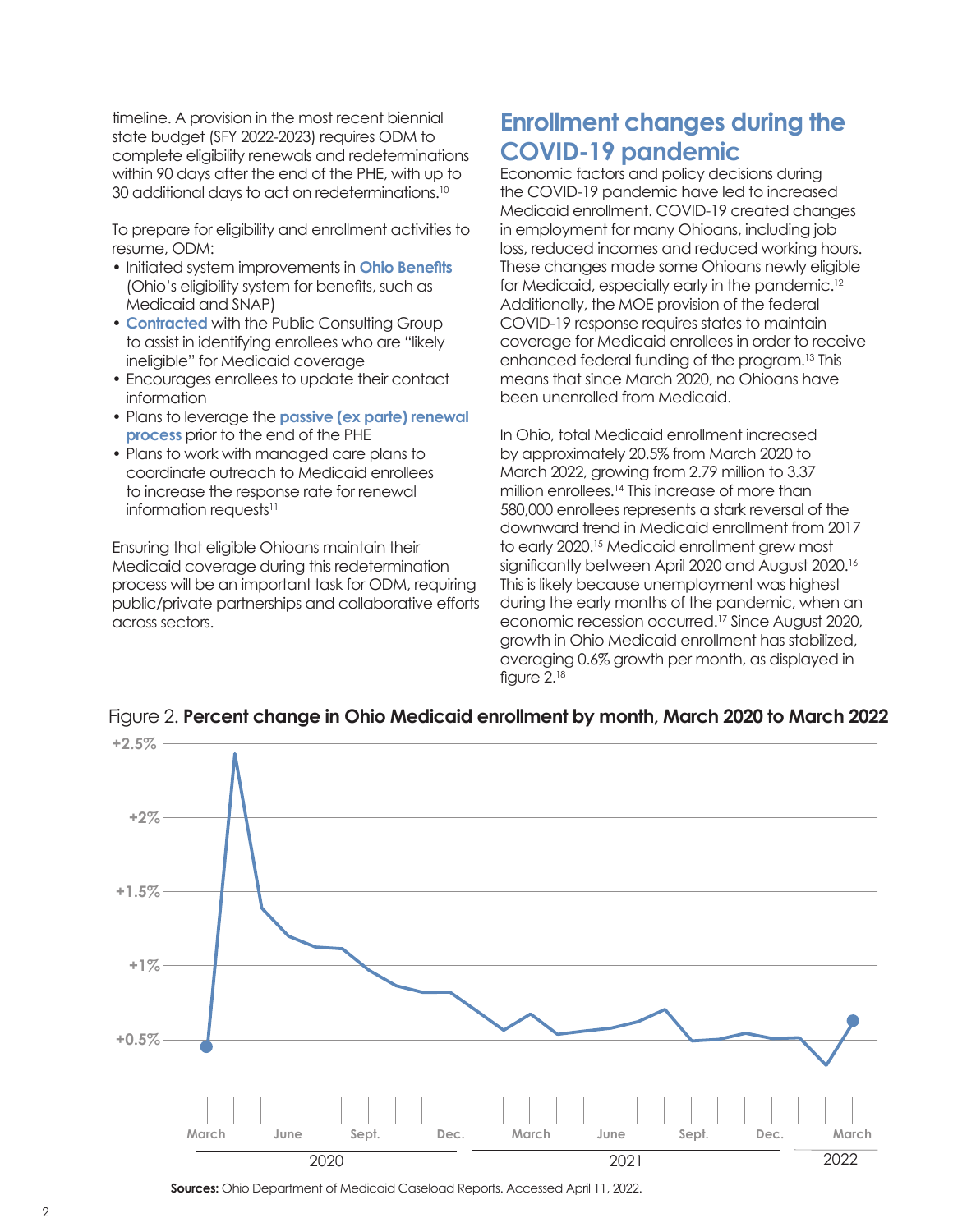#### Figure 3. **Ohio Medicaid enrollment change, by eligibility group, March 2020 to March 2022**



#### **Source:** Ohio Department of Medicaid, Caseload Reports. Accessed April 11, 2022. **Key • CFC:** Covered Families and Children **• Group VIII:** Medicaid expansion **• ABD:** Aged, Blind, and Disabled **• MPAP:** Medicare Premium Assistance Program **• Others:** Presumptive eligibility, Alien Emergency Medical Assistance, and Refugee Medical Assistance For details on Ohio Medicaid eligibility groups, see HPIO's **[Ohio](https://www.healthpolicyohio.org/ohio-medicaid-basics-2021/)  [Medicaid Basics 2021](https://www.healthpolicyohio.org/ohio-medicaid-basics-2021/)** brief

Increased enrollment in the Covered Families and Children (CFC) and Group VIII groups of Ohio Medicaid eligibility accounted for most of this growth (see figure 3). CFC includes children, pregnant women and adults in families with incomes below 90% of the federal poverty level (FPL) and Group VIII includes adults ages 19 to 64 who have incomes less than 138% of the FPL and are not eligible for other categories of Medicaid.<sup>19</sup>

National analysis shows that enrollment in Medicaid increased in every state from February 2020 to September 2021, with Ohio Medicaid enrollment increasing slightly more than the U.S. average.<sup>20</sup> Medicaid enrollment likely remains at an all-time high because no individuals have been unenrolled from the program since March 2020, due to the MOE provision of the FFCRA. Once the federal PHE ends, some individuals who no longer meet eligibility requirements for Medicaid will be unenrolled.

## **Medicaid spending**

In SFY 2021, expenditures on Medicaid accounted for about 38% of Ohio's budget.<sup>21</sup> Total Ohio Medicaid spending was \$31.7 billion in SFY 2021, with \$23.2 billion, or about 73%, coming from the federal government.22 Ohio's General Revenue Fund (GRF) contributed about \$4.9 billion, or 17%. The remaining \$3.2 billion came from non-GRF state sources, including fees paid by hospitals, health insurance companies and nursing facilities (see figure  $4$ ). $23$ 

Since SFY 2011, total Medicaid spending in Ohio (including state and federal funding) has increased about 80% from \$17.6 billion in SFY 2011 to \$31.7 billion in SFY 2021. During that time, the federal share of Ohio Medicaid spending grew by 87%, while the state share grew by 63% (see figure 5).<sup>24</sup> The federal share of Ohio Medicaid spending was higher in SFY 2021 because of provisions included in the FFCRA.25



#### Figure 4. **Ohio Medicaid spending, by revenue source, SFY 2021**

**Source:** Ohio Legislative Service Commission